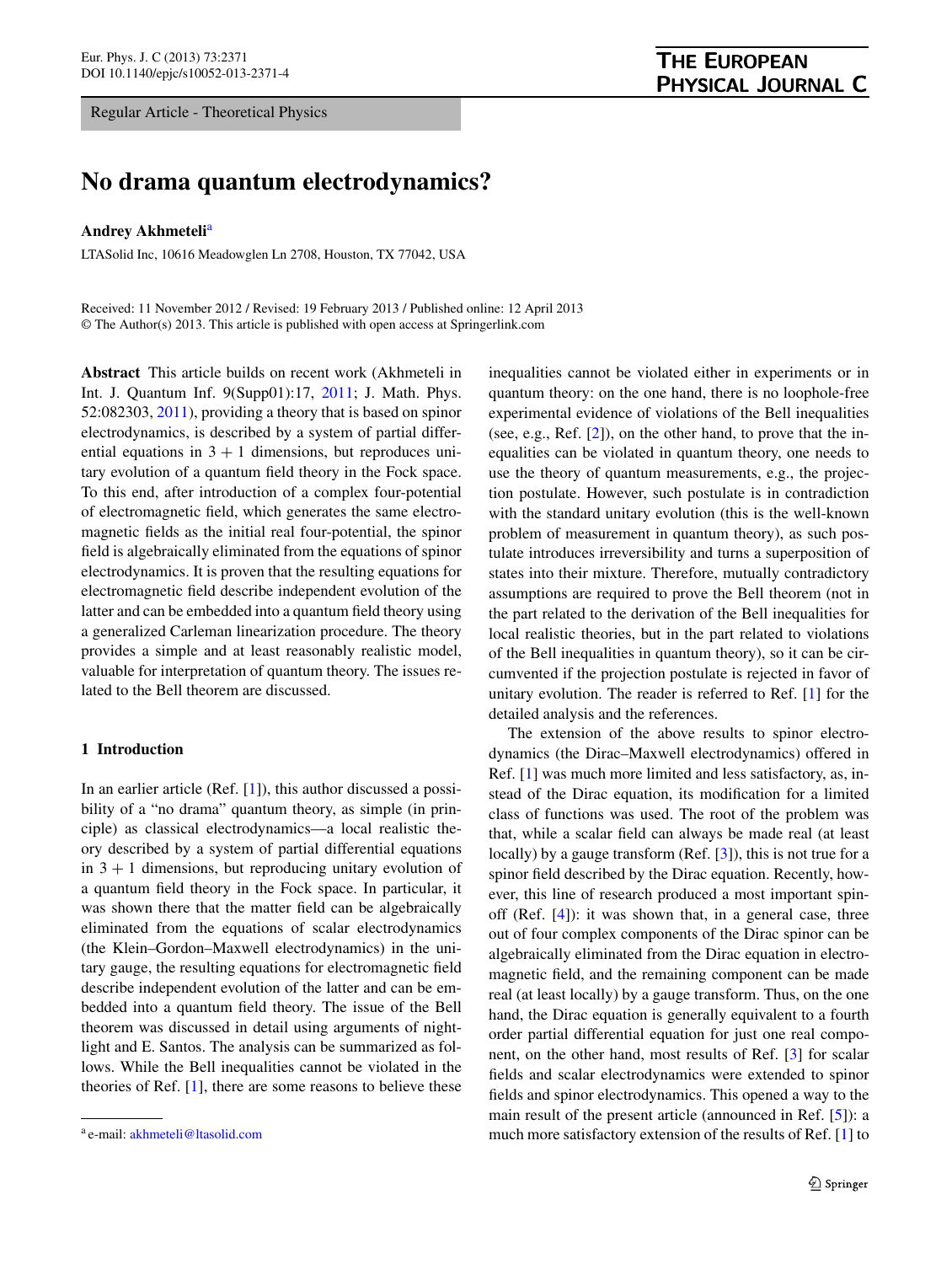spinor electrodynamics, which is more realistic than scalar electrodynamics.

## **2 Scalar electrodynamics**

<span id="page-1-2"></span><span id="page-1-1"></span><span id="page-1-0"></span>Let us first consider scalar electrodynamics, both to illustrate the general approach using this simpler case and to present a proof for scalar electrodynamics that is significantly improved compared to Ref. [[1\]](#page-6-0), as it does not contain the nasty square roots (see, e.g.,  $(15)$  of Ref.  $[1]$  $[1]$ ).

The equations of scalar electrodynamics are as follows:

$$
(\partial^{\mu} + ieA^{\mu})(\partial_{\mu} + ieA_{\mu})\psi + m^{2}\psi = 0, \qquad (1)
$$

$$
\Box A_{\mu} - A^{\nu}_{,\nu\mu} = j_{\mu},\tag{2}
$$

$$
j_{\mu} = ie(\psi^* \psi_{,\mu} - \psi_{,\mu}^* \psi) - 2e^2 A_{\mu} \psi^* \psi.
$$
 (3)

The metric tensor used to raise and lower indices is (Ref. [\[6](#page-6-5)])

$$
g_{\mu\nu} = g^{\mu\nu} = \begin{pmatrix} 1 & 0 & 0 & 0 \\ 0 & -1 & 0 & 0 \\ 0 & 0 & -1 & 0 \\ 0 & 0 & 0 & -1 \end{pmatrix}, \qquad g_{\mu}^{\nu} = \delta_{\mu}^{\nu}.
$$

<span id="page-1-5"></span><span id="page-1-4"></span><span id="page-1-3"></span>The complex charged matter field  $\psi$  in scalar electrodynamics  $((1), (2),$  $((1), (2),$  $((1), (2),$  $((1), (2),$  $((1), (2),$  and  $(3))$  $(3))$  can be made real by a gauge transform (at least locally), and the equations of motion in the relevant gauge (unitary gauge) for the transformed fourpotential of electromagnetic field  $B^{\mu}$  and real matter field  $\varphi$ are as follows (Ref. [\[3](#page-6-3)]):

$$
\Box \varphi - \left( e^2 B^\mu B_\mu - m^2 \right) \varphi = 0, \tag{4}
$$

$$
\Box B_{\mu} - B_{,\nu\mu}^{\nu} = j_{\mu},\tag{5}
$$

$$
j_{\mu} = -2e^2 B_{\mu} \varphi^2. \tag{6}
$$

The following unexpected result was proven in Ref. [[1\]](#page-6-0): the equations obtained from  $(4)$  $(4)$ ,  $(5)$  $(5)$ , and  $(6)$  $(6)$  after natural elimination of the matter field form a closed system of partial differential equations and thus describe independent dynamics of electromagnetic field. The detailed wording is as follows: if components of the four-potential of the electromagnetic field and their first derivatives with respect to time are known in the entire space at some time point, the values of their second derivatives with respect to time can be calculated for the same time point, so the Cauchy problem can be posed, and integration yields the four-potential in the entire space-time.

To eliminate the matter field  $\varphi$  from [\(4](#page-1-3)), [\(5](#page-1-4)), and [\(6](#page-1-5)), let us use a substitution  $\Phi = \varphi^2$  first. For example, as

$$
\Phi_{,\mu} = 2\varphi \varphi_{,\mu},\tag{7}
$$

<span id="page-1-6"></span>we obtain

<span id="page-1-7"></span>
$$
\Phi^{,\mu}_{,\mu} = 2\varphi^{,\mu}\varphi_{,\mu} + 2\varphi\varphi^{,\mu}_{,\mu} = \frac{1}{2}\frac{\Phi^{,\mu}\Phi_{,\mu}}{\Phi} + 2\varphi\varphi^{,\mu}_{,\mu}.
$$
 (8)

Multiplying  $(4)$  $(4)$  by  $2\varphi$ , we obtain the following equations in terms of  $\Phi$  instead of [\(4](#page-1-3)), ([5\)](#page-1-4), and [\(6](#page-1-5)):

$$
\Box \Phi - \frac{1}{2} \frac{\Phi^{\mu} \Phi_{,\mu}}{\Phi} - 2(e^2 B^{\mu} B_{\mu} - m^2) \Phi = 0, \tag{9}
$$

$$
\Box B_{\mu} - B_{,\nu\mu}^{\nu} = -2e^2 B_{\mu} \Phi. \tag{10}
$$

To prove that these equations describe independent evolution of the electromagnetic field  $B^{\mu}$ , it is sufficient to prove that if components  $B^{\mu}$  of the potential and their first derivatives with respect to  $x^0$  ( $\dot{B}^\mu$ ) are known in the entire space at some time point  $x^0$  = const (that means that all spatial derivatives of these values are also known in the entire space at that time point),  $(9)$  $(9)$  and  $(10)$  $(10)$  yield the values of their second derivatives,  $\ddot{B}^{\mu}$ , for the same value of  $x^{0}$ . Indeed,  $\Phi$  can be eliminated using ([10\)](#page-1-7) for  $\mu = 0$ , as this equation does not contain  $\ddot{B}^{\mu}$  for this value of  $\mu$ :

<span id="page-1-8"></span>
$$
\Phi = (-2e^2 B_0)^{-1} (\Box B_0 - B_{,\nu 0}^{\nu})
$$
  
= (-2e^2 B\_0)^{-1} (B\_{0,i}^{\ i} - B\_{,i0}^{\ i}) (11)

(Greek indices in the Einstein sum convention run from 0 to 3, and Latin indices run from 1 to 3). Then  $\ddot{B}^i$  (*i* = 1, 2, 3) can be determined by substitution of ([11\)](#page-1-8) into ([10](#page-1-7)) for  $\mu$  = 1*,* 2*,* 3:

<span id="page-1-9"></span>
$$
\ddot{B}_i = -B_{i,j}^{,j} + B_{,vi}^{\nu} + (B_0)^{-1} B_i (B_{0,j}^{,j} - B_{,j0}^j).
$$
 (12)

Thus, to complete the proof, we only need to find  $\ddot{B}^0$ . Conservation of current implies

<span id="page-1-10"></span>
$$
0 = (B^{\mu} \Phi)_{,\mu} = B^{\mu}_{,\mu} \Phi + B^{\mu} \Phi_{,\mu}.
$$
 (13)

This equation determines  $\dot{\phi}$ , as spatial derivatives of  $\dot{\phi}$  can be found from  $(11)$  $(11)$ . Differentiation of this equation with respect to  $x^0$  yields

$$
0 = (\ddot{B}^{0} + \dot{B}_{,i}^{i})\Phi + (\dot{B}^{0} + B_{,i}^{i})\dot{\Phi} + \dot{B}^{0}\dot{\Phi} + \dot{B}^{i}\Phi_{,i} + B^{0}\ddot{\Phi} + B^{i}\dot{\Phi}_{,i}.
$$
 (14)

After substitution of  $\Phi$  from ([11\)](#page-1-8),  $\dot{\Phi}$  from ([13\)](#page-1-9), and  $\ddot{\Phi}$  from [\(9](#page-1-6)) into ([14\)](#page-1-10), the latter equation determines  $\mathbf{B}^0$  as a function of  $B^{\mu}$ ,  $\dot{B}^{\mu}$  and their spatial derivatives (again, spatial derivatives of *Φ* and *Φ*˙ can be found from the expressions for *Φ* and  $\dot{\phi}$  as functions of  $B^{\mu}$  and  $\dot{B}^{\mu}$ ). Thus, if  $B^{\mu}$  and  $\dot{B}^{\mu}$  are known in the entire space at a certain value of  $x^0$ , then  $\ddot{B}^\mu$ can be calculated for the same  $x^0$ , so integration yields  $B^{\mu}$ in the entire space-time. Therefore, we do have independent dynamics of electromagnetic field.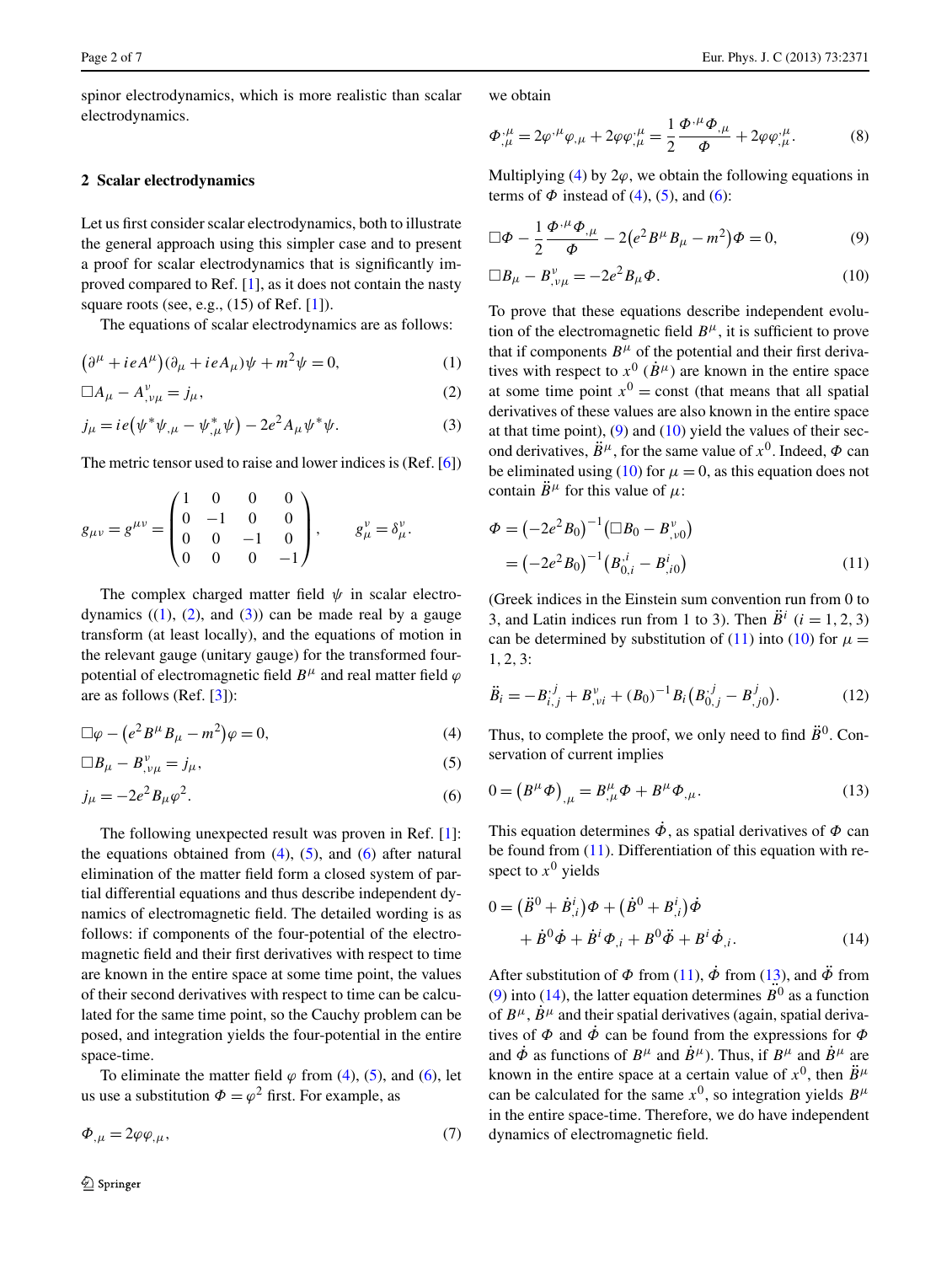A reader made the following important comment on a preliminary version of this article: "The equations of scalar electrodynamics include (taking into account the gauge freedom) five real functions (for the fields  $A_\mu$  and complex  $\varphi$ ). These obey second order differential equations and hence one would naively expect that 10 initial conditions would be required. On the other hand, it seems that one only needs  $B_{\mu}$  and  $B_{\mu}$  at  $t = t_0$  in order to evolve in time; hence eight initial conditions. A similar situation appears in the spinor case. The author should clarify the initial condition counting." The author would like to emphasize that the systems of partial differential equations considered in this article are very specific, and their peculiarities influence the choice of initial conditions of the Cauchy problem. The systems include both equations of motion and constraints, such as the Maxwell equation with index  $\mu = 0$ , so standard methods developed for systems with constraints should be used to determine the true initial conditions. Such analysis, while straightforward, is beyond the scope of this article. The author only proved that electromagnetic field evolves independently (if we know  $B_{\mu}$  and  $\dot{B}_{\mu}$  at  $t = t_0$ , we can calculate  $B_{\mu}$  at  $t = t_0$ ), but that does not mean that, for example, arbitrary values of  $B_\mu$  and  $\dot{B}_\mu$  at  $t = t_0$  can be chosen for scalar electrodynamics, as such arbitrary choice can be incompatible with the constraints. Some peculiarities that in-fluence the choice of initial conditions: [\(1](#page-1-0)) equations (1), [\(2](#page-1-1)), and [\(3](#page-1-2)) are not independent, as current conservation can be derived both from the Maxwell equations and from the Klein–Gordon equation;  $(2)$  equation  $(14)$  $(14)$ , derived from the Maxwell equations, defines  $\ddot{\phi}$ , so a constraint can be derived from  $(14)$  and  $(9)$  $(9)$ .

### **3 Spinor electrodynamics**

The equations of spinor electrodynamics are as follows:

$$
(i\partial - A)\psi = \psi,\tag{15}
$$

$$
\Box A_{\mu} - A^{\nu}_{,\nu\mu} = e^2 \bar{\psi} \gamma_{\mu} \psi, \qquad (16)
$$

where, e.g.,  $A = A_{\mu} \gamma^{\mu}$  (the Feynman slash notation). For the sake of simplicity, a system of units is used where  $\hbar = c = m = 1$ , and the electric charge *e* is included in  $A_{\mu}$  (*eA<sub>μ</sub>*  $\rightarrow$  *A<sub>μ</sub>*). In the chiral representation of *γ*-matrices (Ref. [[6\]](#page-6-5))

<span id="page-2-1"></span><span id="page-2-0"></span>
$$
\gamma^0 = \begin{pmatrix} 0 & -I \\ -I & 0 \end{pmatrix}, \qquad \gamma^i = \begin{pmatrix} 0 & \sigma^i \\ -\sigma^i & 0 \end{pmatrix}, \tag{17}
$$

where index *i* runs from 1 to 3, and  $\sigma^i$  are the Pauli matrices. Let us apply the following "generalized gauge transform":

 $\psi = \exp(i\alpha)\varphi,$  (18)

$$
A_{\mu} = B_{\mu} - \alpha_{,\mu},\tag{19}
$$

<span id="page-2-2"></span>where the new four-potential  $B_{\mu}$  is complex (cf. Ref. [[7\]](#page-6-6)), but produces the same electromagnetic fields as  $A_{\mu}$ ),  $\alpha$  =  $\alpha(x^{\mu}) = \beta + i\delta$ ,  $\beta = \beta(x^{\mu})$ ,  $\delta = \delta(x^{\mu})$ , and  $\beta$ ,  $\delta$  are real. The imaginary part of the complex four-potential is a gradient of a certain function, so alternatively we can use this function instead of the imaginary components of the fourpotential.

<span id="page-2-10"></span>After the transform, the equations of spinor electrodynamics can be rewritten as follows:

$$
(i\mathbf{\partial} - \mathbf{\dot{\beta}})\varphi = \varphi,\tag{20}
$$

$$
\Box B_{\mu} - B_{,\nu\mu}^{\nu} = \exp(-2\delta)e^{2}\bar{\varphi}\gamma_{\mu}\varphi.
$$
 (21)

If  $\psi$  and  $\varphi$  have components

<span id="page-2-9"></span>
$$
\varphi = \begin{pmatrix} \varphi_1 \\ \varphi_2 \\ \varphi_3 \\ \varphi_4 \end{pmatrix}, \qquad \psi = \begin{pmatrix} \psi_1 \\ \psi_2 \\ \psi_3 \\ \psi_4 \end{pmatrix}, \tag{22}
$$

<span id="page-2-5"></span>let us fix the "gauge transform" of ([18\)](#page-2-0) and ([19\)](#page-2-1) somewhat arbitrarily by the following condition:

$$
\varphi_1 = \exp(-i\alpha)\psi_1 = 1. \tag{23}
$$

<span id="page-2-6"></span>The Dirac equation  $(20)$  $(20)$  can be written in components as follows:

<span id="page-2-3"></span>
$$
(B0 + B3)\varphi_3 + (B1 - iB2)\varphi_4 + i(\varphi_{3,3} - i\varphi_{4,2} + \varphi_{4,1} - \varphi_{3,0}) = \varphi_1,
$$
 (24)

<span id="page-2-4"></span>
$$
(B1 + iB2)\varphi_3 + (B0 - B3)\varphi_4
$$
  
-  $i(\varphi_{4,3} - i\varphi_{3,2} - \varphi_{3,1} + \varphi_{4,0}) = \varphi_2,$  (25)

$$
(B0 - B3)\varphi1 - (B1 - iB2)\varphi2- i(\varphi1,3 - i\varphi2,2 + \varphi2,1 + \varphi1,0) = \varphi3,
$$
 (26)

$$
-(B1 + iB2)\varphi_1 + (B0 + B3)\varphi_2
$$
  
+  $i\varphi_{2,3} + \varphi_{1,2} - i(\varphi_{1,1} + \varphi_{2,0}) = \varphi_4.$  (27)

<span id="page-2-7"></span>Equations ([26\)](#page-2-3) and ([27\)](#page-2-4) can be used to express components  $\varphi_3$ ,  $\varphi_4$  via  $\varphi_1$ ,  $\varphi_2$  and eliminate them from ([24\)](#page-2-5) and ([25\)](#page-2-6). The resulting equations for  $\varphi_1$  and  $\varphi_2$  are as follows:

<span id="page-2-8"></span>
$$
-\varphi_{1,\mu}^{\mu} + \varphi_{2}(-iB_{,3}^{1} - B_{,3}^{2} + B_{,2}^{0} + B_{,2}^{3}
$$
  
+  $i(B_{,1}^{0} + B_{,1}^{3} + B_{,0}^{1}) + B_{,0}^{2})$   
+  $\varphi_{1}(-1 + B^{\mu}B_{\mu} - iB_{,\mu}^{\mu} + iB_{,3}^{0} - B_{,2}^{1} + B_{,1}^{2} + iB_{,0}^{3})$   
-  $2iB^{\mu}\varphi_{1,\mu} = 0,$  (28)  

$$
-\varphi_{2,\mu}^{\mu} + i\varphi_{1}(B_{,3}^{1} + iB_{,3}^{2} + iB_{,2}^{0} - iB_{,2}^{3} + B_{,1}^{0} - B_{,1}^{3} + B_{,0}^{1}
$$

$$
+iB_{,0}^{2}) + \varphi_{2}(-1 + B^{\mu}B_{\mu} - i(B_{,\mu}^{\mu} + B_{,3}^{0} + iB_{,2}^{1}) -i(B_{,1}^{2} + B_{,0}^{0}) - 2iB^{\mu}\varphi_{2,\mu} = 0.
$$
 (29)

2 Springer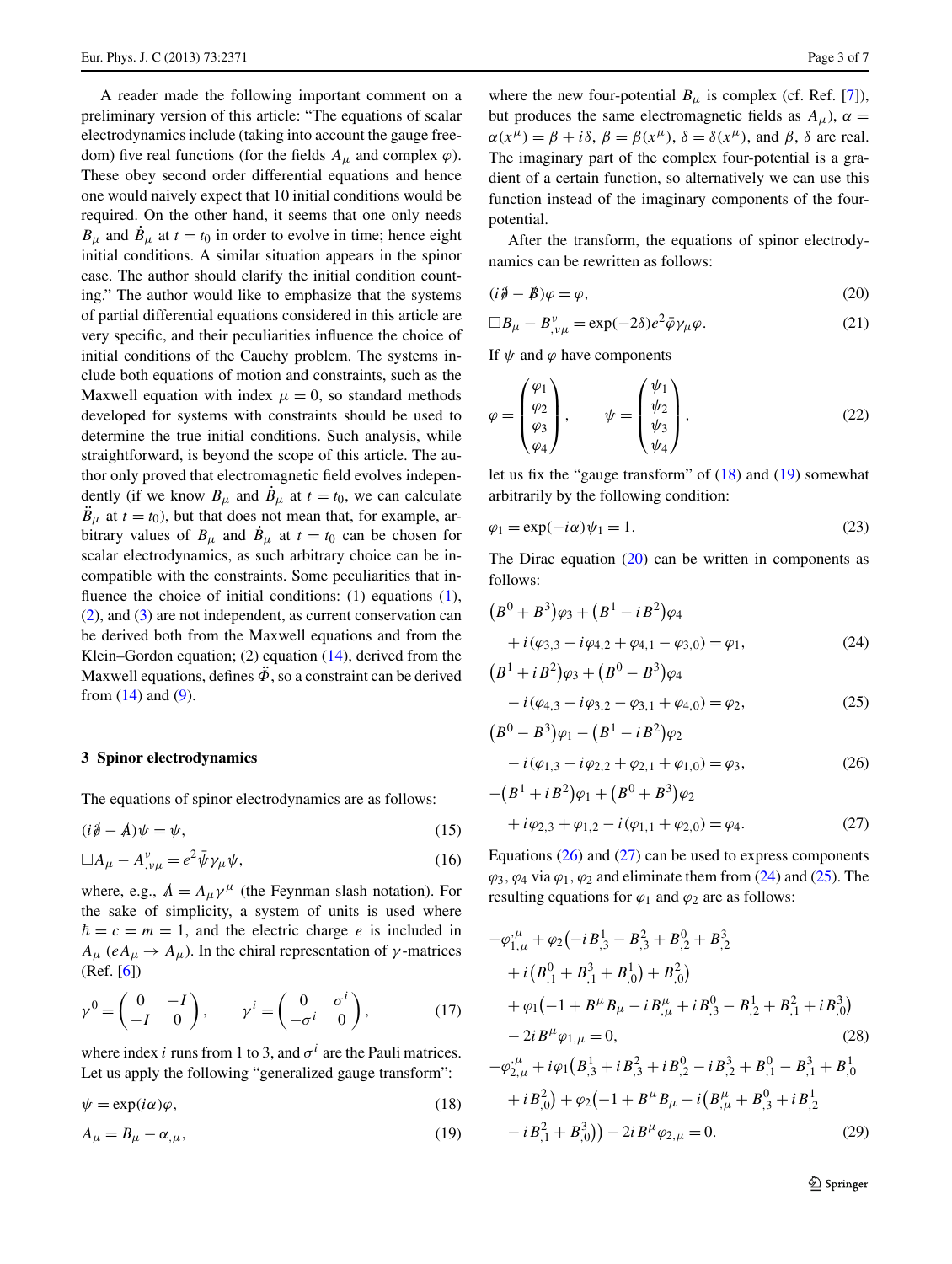<span id="page-3-0"></span>Equation ([28\)](#page-2-7) can be used to express  $\varphi_2$  via  $\varphi_1$ :

$$
\varphi_2 = -\left(iF^1 + F^2\right)^{-1} \left(\Box' + iF^3\right)\varphi_1,\tag{30}
$$

where  $F^i = E^i + iH^i$ , real electric field  $E^i$  and magnetic field  $H^i$  are defined by the standard formulas

<span id="page-3-1"></span>
$$
F^{\mu\nu} = B^{\nu,\mu} - B^{\mu,\nu} = \begin{pmatrix} 0 & -E^1 & -E^2 & -E^3 \\ E^1 & 0 & -H^3 & H^2 \\ E^2 & H^3 & 0 & -H^1 \\ E^3 & -H^2 & H^1 & 0 \end{pmatrix}, (31)
$$

<span id="page-3-3"></span>and the modified d'Alembertian  $\square'$  is defined as follows:

$$
\Box' = \partial^{\mu} \partial_{\mu} + 2i B^{\mu} \partial_{\mu} + i B^{\mu}_{,\mu} - B^{\mu} B_{\mu} + 1. \tag{32}
$$

<span id="page-3-2"></span>Equation ([29\)](#page-2-8) can be rewritten as follows:

$$
-(\Box' - iF^3)\varphi_2 - (iF^1 - F^2)\varphi_1 = 0.
$$
\n(33)

Substitution of  $\varphi_2$  from [\(30](#page-3-0)) into ([29\)](#page-2-8) yields an equation of the fourth order for  $\varphi_1$ :

<span id="page-3-4"></span>
$$
((\Box' - iF^3)(iF^1 + F^2)^{-1}(\Box' + iF^3) - iF^1 + F^2)\varphi_1 = 0.
$$
\n(34)

<span id="page-3-15"></span>Application of the gauge condition of  $(23)$  $(23)$  to  $(32)$  $(32)$ ,  $(30)$  $(30)$ , [\(34](#page-3-2)), and ([33\)](#page-3-3) yields the following equations:

<span id="page-3-14"></span>
$$
\Box' \varphi_1 = i B^{\mu}_{,\mu} - B^{\mu} B_{\mu} + 1, \qquad (35)
$$

$$
\varphi_2 = -\left(iF^1 + F^2\right)^{-1} \left(iB^{\mu}_{,\mu} - B^{\mu}B_{\mu} + 1 + iF^3\right),\tag{36}
$$

$$
(\Box' - iF^3)(iF^1 + F^2)^{-1}(iB^{\mu}_{,\mu} - B^{\mu}B_{\mu} + 1 + iF^3) - iF^1 + F^2 = 0,
$$
 (37)

$$
-(\Box' - iF^3)\varphi_2 - (iF^1 - F^2) = 0.
$$
 (38)

Obviously,  $(23)$  $(23)$ ,  $(36)$  $(36)$  $(36)$ ,  $(26)$  $(26)$ , and  $(27)$  $(27)$  can be used to eliminate spinor  $\varphi$  from the equations of spinor electrodynamics  $(20)$  $(20)$ and  $(21)$  $(21)$ . It is then possible to eliminate  $\delta$  from the resulting equations. Furthermore, it turns out that the equations describe independent dynamics of the (complex four-potential of) electromagnetic field  $B^{\mu}$ . More precisely, if components  $B^{\mu}$  and their temporal derivatives (derivatives with respect to  $x^0$ ) up to the second order  $\dot{B}^\mu$  and  $\ddot{B}^\mu$  are known at some point in time in the entire 3D space  $x^0$  = const, the equations bond in this in the entire 3D space  $\chi$  = const, the equations determine the temporal derivatives of the third order  $\dddot{B}^{\mu}$ , so the Cauchy problem can be posed, and the equations can be integrated (at least locally). Let us prove this statement.

As  $\varphi_1 = 1$  [\(23](#page-2-9)), we obtain

$$
\bar{\varphi}\gamma_{\mu}\varphi = \left(\begin{array}{c} \varphi_{1}^{*}\varphi_{1} + \varphi_{2}^{*}\varphi_{2} + \varphi_{3}^{*}\varphi_{3} + \varphi_{4}^{*}\varphi_{4} \\ \varphi_{2}^{*}\varphi_{1} + \varphi_{1}^{*}\varphi_{2} - \varphi_{4}^{*}\varphi_{3} - \varphi_{3}^{*}\varphi_{4} \\ i\varphi_{2}^{*}\varphi_{1} - i\varphi_{1}^{*}\varphi_{2} - i\varphi_{4}^{*}\varphi_{3} + i\varphi_{3}^{*}\varphi_{4} \\ \varphi_{1}^{*}\varphi_{1} - \varphi_{2}^{*}\varphi_{2} - \varphi_{3}^{*}\varphi_{3} + \varphi_{4}^{*}\varphi_{4} \end{array}\right)
$$

<span id="page-3-5"></span>
$$
= \begin{pmatrix} 1 + \varphi_2^* \varphi_2 + \varphi_3^* \varphi_3 + \varphi_4^* \varphi_4 \\ \varphi_2^* + \varphi_2 - \varphi_4^* \varphi_3 - \varphi_3^* \varphi_4 \\ i \varphi_2^* - i \varphi_2 - i \varphi_4^* \varphi_3 + i \varphi_3^* \varphi_4 \\ 1 - \varphi_2^* \varphi_2 - \varphi_3^* \varphi_3 + \varphi_4^* \varphi_4 \end{pmatrix} .
$$
 (39)

<span id="page-3-6"></span>Using ([21\)](#page-2-10) with index  $\mu = 0$  and ([39\)](#page-3-5), we can express  $e^2 \exp(-2\delta)$  as follows:

$$
e^{2} \exp(-2\delta)
$$
  
=  $(B_{0,i}^{i} - B_{,i0}^{i})(1 + \varphi_{2}^{*}\varphi_{2} + \varphi_{3}^{*}\varphi_{3} + \varphi_{4}^{*}\varphi_{4})^{-1},$  (40)

as

$$
\Box B_0 - B_{,v0}^v = B_{0,i}^i - B_{i,0}^i.
$$
 (41)

<span id="page-3-7"></span>Substitution of  $(40)$  $(40)$  in  $(21)$  $(21)$  yields

$$
\Box B_i - B_{,vi}^{\nu} = \ddot{B}_i + B_{i,j}^{,j} - \dot{B}_{,i}^0 - B_{,ji}^j
$$
  
=  $(B_{0,j}^{,j} - B_{,j0}^j)(1 + \varphi_2^* \varphi_2 + \varphi_3^* \varphi_3 + \varphi_4^* \varphi_4)^{-1}$   

$$
\times \left( \begin{array}{cc} \varphi_2^* + \varphi_2 - \varphi_4^* \varphi_3 - \varphi_3^* \varphi_4 \\ i \varphi_2^* - i \varphi_2 - i \varphi_4^* \varphi_3 + i \varphi_3^* \varphi_4 \\ 1 - \varphi_2^* \varphi_2 - \varphi_3^* \varphi_3 + \varphi_4^* \varphi_4 \end{array} \right). \tag{42}
$$

We are going to use ([42\)](#page-3-7) first to express  $\dddot{B}$ <sup>*i*</sup> in terms of lower derivatives of  $B^{\mu}$  with respect to time and then to express  $\ddot{B}^0$ in terms of the said lower derivatives (see ([55\)](#page-4-0) below and the following equations of this section).

<span id="page-3-9"></span><span id="page-3-8"></span>We note based on [\(36](#page-3-4)) that  $\varphi_2$  can be expressed via  $B^{\mu}$ ,  $\dot{B}^{\mu}$ , and their spatial derivatives (derivatives with respect to  $x^1$ ,  $x^2$ , and  $x^3$ ), as

<span id="page-3-10"></span>
$$
F1 = E1 + iH1 = F10 + iF32
$$
  
= B<sup>0,1</sup> - B<sup>1,0</sup> + i(B<sup>2,3</sup> - B<sup>3,2</sup>), (43)

$$
F2 = E2 + iH2 = F20 + iF13
$$
  
= B<sup>0,2</sup> - B<sup>2,0</sup> + i(B<sup>3,1</sup> - B<sup>1,3</sup>), (44)

<span id="page-3-12"></span><span id="page-3-11"></span>
$$
F3 = E3 + iH3 = F30 + iF21
$$
  
= B<sup>0,3</sup> - B<sup>3,0</sup> + i(B<sup>1,2</sup> - B<sup>2,1</sup>). (45)

<span id="page-3-13"></span>Using  $(43)$  $(43)$ ,  $(44)$  $(44)$ , and  $(45)$  $(45)$ , the first temporal derivatives of  $F^i$  can be written as follows:

$$
\dot{F}^1 = \dot{B}^{0,1} - \ddot{B}^1 + i(\dot{B}^{2,3} - \dot{B}^{3,2}),\tag{46}
$$

$$
\dot{F}^2 = \dot{B}^{0,2} - \ddot{B}^2 + i(\dot{B}^{3,1} - \dot{B}^{1,3}),\tag{47}
$$

$$
\dot{F}^3 = \dot{B}^{0,3} - \ddot{B}^3 + i(\dot{B}^{1,2} - \dot{B}^{2,1}).
$$
\n(48)

We note based on ([36\)](#page-3-4), ([43\)](#page-3-8), [\(44](#page-3-9)), [\(45](#page-3-10)), [\(46\)](#page-3-11), ([47\)](#page-3-12), and ([48\)](#page-3-13) that  $\dot{\varphi}_2$  can be expressed via  $B^{\mu}$ ,  $\dot{B}^{\mu}$ ,  $\ddot{B}^{\mu}$ , and their spatial derivatives.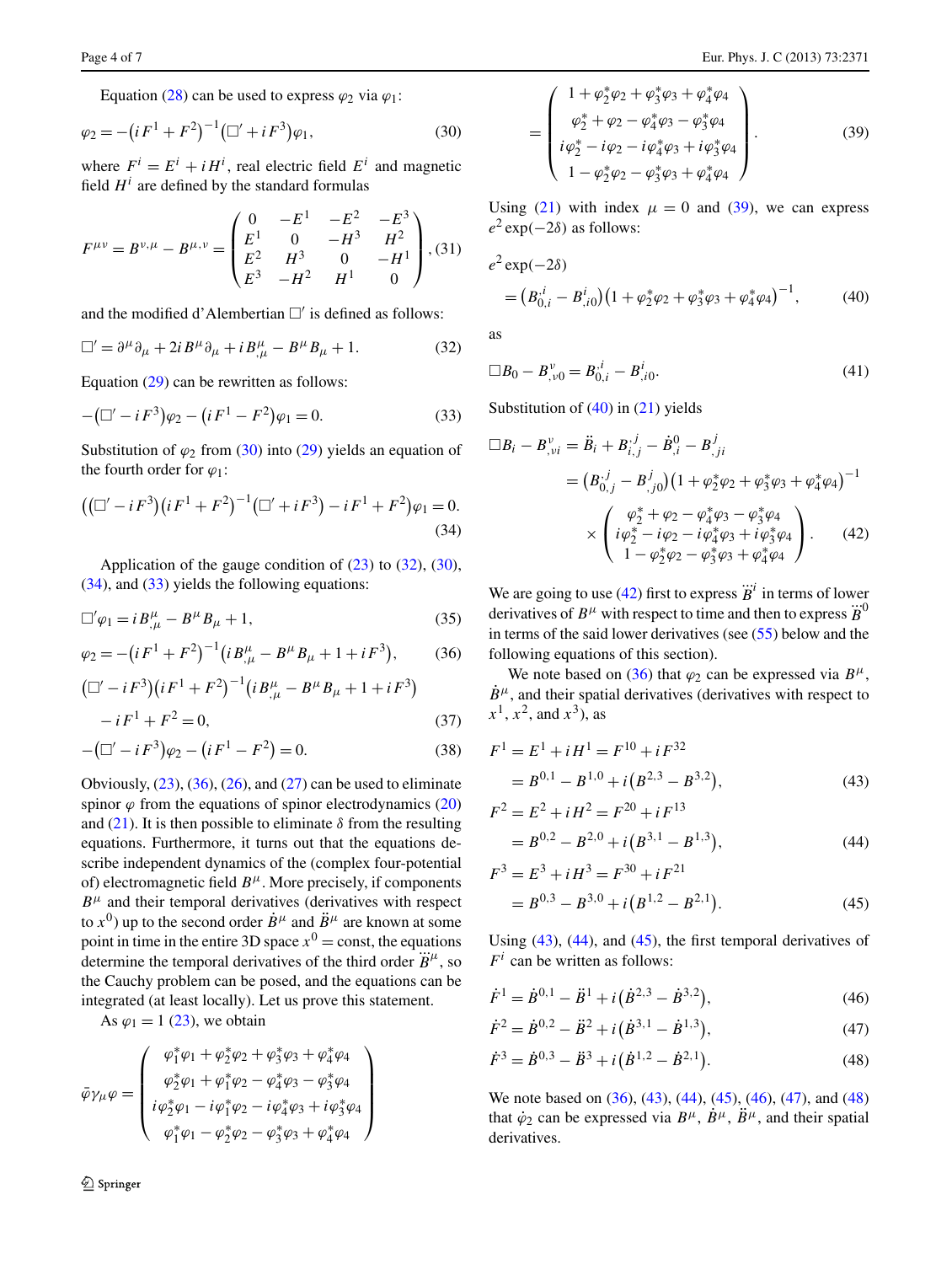<span id="page-4-1"></span>From  $(26)$  $(26)$  and  $(23)$  $(23)$  we obtain

$$
\varphi_3 = B^0 - B^3 - (B^1 - iB^2)\varphi_2 - i(-i\varphi_{2,2} + \varphi_{2,1}).
$$
 (49)

We note that  $\varphi_3$  can be expressed via  $B^{\mu}$ ,  $\dot{B}^{\mu}$ , and their spatial derivatives. The first temporal derivative of  $\varphi_3$  can be written as follows:

$$
\dot{\varphi}_3 = \dot{B}^0 - \dot{B}^3 - (\dot{B}^1 - i\dot{B}^2)\varphi_2 \n- (B^1 - iB^2)\dot{\varphi}_2 - i(-i\dot{\varphi}_{2,2} + \dot{\varphi}_{2,1}).
$$
\n(50)

We note based on [\(50](#page-4-1)) that  $\dot{\varphi}_3$  can be expressed via  $B^{\mu}$ ,  $\dot{B}^{\mu}$ ,  $\ddot{B}^{\mu}$ , and their spatial derivatives.

<span id="page-4-2"></span>From  $(27)$  $(27)$  and  $(23)$  $(23)$  we obtain:

$$
\varphi_4 = -(B^1 + iB^2) + (B^0 + B^3)\varphi_2 + i\varphi_{2,3} - i\varphi_{2,0}.\tag{51}
$$

We note that  $\varphi_4$  can be expressed via  $B^{\mu}$ ,  $\dot{B}^{\mu}$ ,  $\ddot{B}^{\mu}$ , and their spatial derivatives. The first temporal derivative of  $\varphi_4$  can be written as follows:

$$
\dot{\varphi}_4 = -(\dot{B}^1 + i\dot{B}^2) + (\dot{B}^0 + \dot{B}^3)\varphi_2 + (B^0 + B^3)\dot{\varphi}_2 + i\dot{\varphi}_{2,3} - i\ddot{\varphi}_2.
$$
\n(52)

All terms in the expression for  $\dot{\varphi}_4$  with a possible exception of  $-i\ddot{\varphi}_2$  can be expressed via  $B^{\mu}$ ,  $\dot{B}^{\mu}$ ,  $\ddot{B}^{\mu}$ , and their spatial derivatives. Let us consider the expression  $\ddot{\varphi}_2$ . Equations [\(38](#page-3-14)) and [\(32](#page-3-1)) yield

$$
0 = -(\Box' - iF^3)\varphi_2 - (iF^1 - F^2)
$$
  
= -(\partial^{\mu}\partial\_{\mu} + 2iB^{\mu}\partial\_{\mu} + iB^{\mu}\_{,\mu} - B^{\mu}B\_{\mu} + 1 - iF^3)\varphi\_2  
-(iF^1 - F^2)  
= -(\partial^0\partial\_0 + \partial^i\partial\_i + 2iB^0\partial\_0 + 2iB^i\partial\_i)\varphi\_2  
+(iB^{\mu}\_{,\mu} - B^{\mu}B\_{\mu} + 1 - iF^3)\varphi\_2 - (iF^1 - F^2)  
= -\ddot{\varphi}\_2 - 2iB^0\dot{\varphi}\_2 - (\partial^i\partial\_i + 2iB^i\partial\_i)\varphi\_2  
+(iB^{\mu}\_{,\mu} - B^{\mu}B\_{\mu} + 1 - iF^3)\varphi\_2 - (iF^1 - F^2). (53)

We note that  $\ddot{\varphi}_2$  can be expressed via  $B^{\mu}$ ,  $\dot{B}^{\mu}$ ,  $\ddot{B}^{\mu}$ , and their spatial derivatives. Therefore, based on [\(52](#page-4-2)), the same is true for  $\dot{\varphi}_4$ . Furthermore, we can summarize that all functions  $\varphi_\mu$ and  $\dot{\varphi}_{\mu}$  can be expressed via  $B^{\mu}$ ,  $\dot{B}^{\mu}$ ,  $\ddot{B}^{\mu}$ , and their spatial derivatives. Obviously, the same is true for  $\varphi^*_{\mu}$  and  $\dot{\varphi}^*_{\mu}$ .

<span id="page-4-5"></span>Differentiating ([42\)](#page-3-7) with respect to time  $(x^0)$ , we con-Expect to the  $(X^i)$ , we consider that functions  $B^i$  can be expressed via  $B^{\mu}$ ,  $\dot{B}^{\mu}$ ,  $\ddot{B}^{\mu}$ , and their spatial derivatives, as the left-hand side of [\(42\)](#page-3-7) after the differentiation equals

$$
\dddot{B}_i + \dot{B}_{i,j}^{,j} - \ddot{B}_{,i}^0 - \dot{B}_{,ji}^j,
$$
\t(54)

and the right-hand side of [\(42](#page-3-7)) after the differentiation will be expressed via  $B^{\mu}$ ,  $\dot{B}^{\mu}$ ,  $\ddot{B}^{\mu}$ ,  $\varphi_{\mu}$ ,  $\dot{\varphi}_{\mu}$ ,  $\varphi_{\mu}^{*}$ ,  $\dot{\varphi}_{\mu}^{*}$ , and their

<span id="page-4-0"></span>spatial derivatives. Therefore, functions  $\dddot{B}_i$  can be expressed via  $B^{\mu}$ ,  $\dot{B}^{\mu}$ ,  $\ddot{B}^{\mu}$ , and their spatial derivatives, so to prove the initial statement we just need to prove the same for  $\dddot{B}_0$ . To this end, let us consider the following equation derived from [\(37](#page-3-15)) and [\(32](#page-3-1)):

$$
(\partial^{\mu}\partial_{\mu} + 2i B^{\mu}\partial_{\mu} + i B^{\mu}_{,\mu} - B^{\mu}B_{\mu} + 1 - i F^{3})
$$
  
 
$$
\times (i F^{1} + F^{2})^{-1} (i B^{\mu}_{,\mu} - B^{\mu}B_{\mu} + 1 + i F^{3})
$$
  
 
$$
-i F^{1} + F^{2} = 0.
$$
 (55)

It is obvious that the following part of the left-hand side of [\(55](#page-4-0)) can be expressed via  $B^{\mu}$ ,  $\dot{B}^{\mu}$ , and their spatial derivatives:

<span id="page-4-3"></span>
$$
(i B^{\mu}_{,\mu} - B^{\mu} B_{\mu} + 1 - i F^3)(i F^1 + F^2)^{-1}
$$
  
 
$$
\times (i B^{\mu}_{,\mu} - B^{\mu} B_{\mu} + 1 + i F^3) - i F^1 + F^2.
$$
 (56)

The rest of the left-hand side of  $(55)$  $(55)$  can be rewritten as follows:

$$
(\partial^0 \partial_0 + \partial^i \partial_i + 2i B^0 \partial_0 + 2i B^i \partial_i) (i F^1 + F^2)^{-1}
$$
  
 
$$
\times (i B^\mu_{,\mu} - B^\mu B_\mu + 1 + i F^3).
$$
 (57)

The following part of the expression in ([57\)](#page-4-3) can be expressed via  $B^{\mu}$ ,  $\dot{B}^{\mu}$ , and their spatial derivatives:

$$
(\partial^i \partial_i + 2i B^i \partial_i)(i F^1 + F^2)^{-1}
$$
  
 
$$
\times (i B^\mu_{,\mu} - B^\mu B_\mu + 1 + i F^3).
$$
 (58)

<span id="page-4-4"></span>Let us evaluate the following expression (as an intermediate step to evaluate the terms with  $\partial^0 \partial_0$  and  $2i B^0 \partial_0$  in ([57\)](#page-4-3)):

$$
\partial_0 (iF^1 + F^2)^{-1} (i B^{\mu}_{,\mu} - B^{\mu} B_{\mu} + 1 + i F^3)
$$
  
= - (i \dot{F}^1 + \dot{F}^2) (i F^1 + F^2)^{-2}  
\times (i B^{\mu}\_{,\mu} - B^{\mu} B\_{\mu} + 1 + i F^3)  
+ (i F^1 + F^2)^{-1} (i \dot{B}^{\mu}\_{,\mu} - 2 \dot{B}^{\mu} B\_{\mu} + i \dot{F}^3). (59)

It follows from  $(59)$  $(59)$  that the following part of  $(57)$  $(57)$  can be expressed via  $B^{\mu}$ ,  $\dot{B}^{\mu}$ ,  $\ddot{B}^{\mu}$ , and their spatial derivatives:

$$
(2i B^{0} \partial_{0})(i F^{1} + F^{2})^{-1} (i B^{\mu}_{,\mu} - B^{\mu} B_{\mu} + 1 + i F^{3}).
$$

Therefore, we only need to evaluate (using [\(59](#page-4-4))) the following remaining part of  $(57)$  $(57)$ :

$$
\partial^0 \partial_0 (iF^1 + F^2)^{-1} (i B^{\mu}_{,\mu} - B^{\mu} B_{\mu} + 1 + i F^3)
$$
  
=  $\partial^0 (-(i \dot{F}^1 + \dot{F}^2) (i F^1 + F^2)^{-2} (i B^{\mu}_{,\mu} - B^{\mu} B_{\mu} + 1 + i F^3)) + \partial^0 (i F^1 + F^2)^{-1}$ 

2 Springer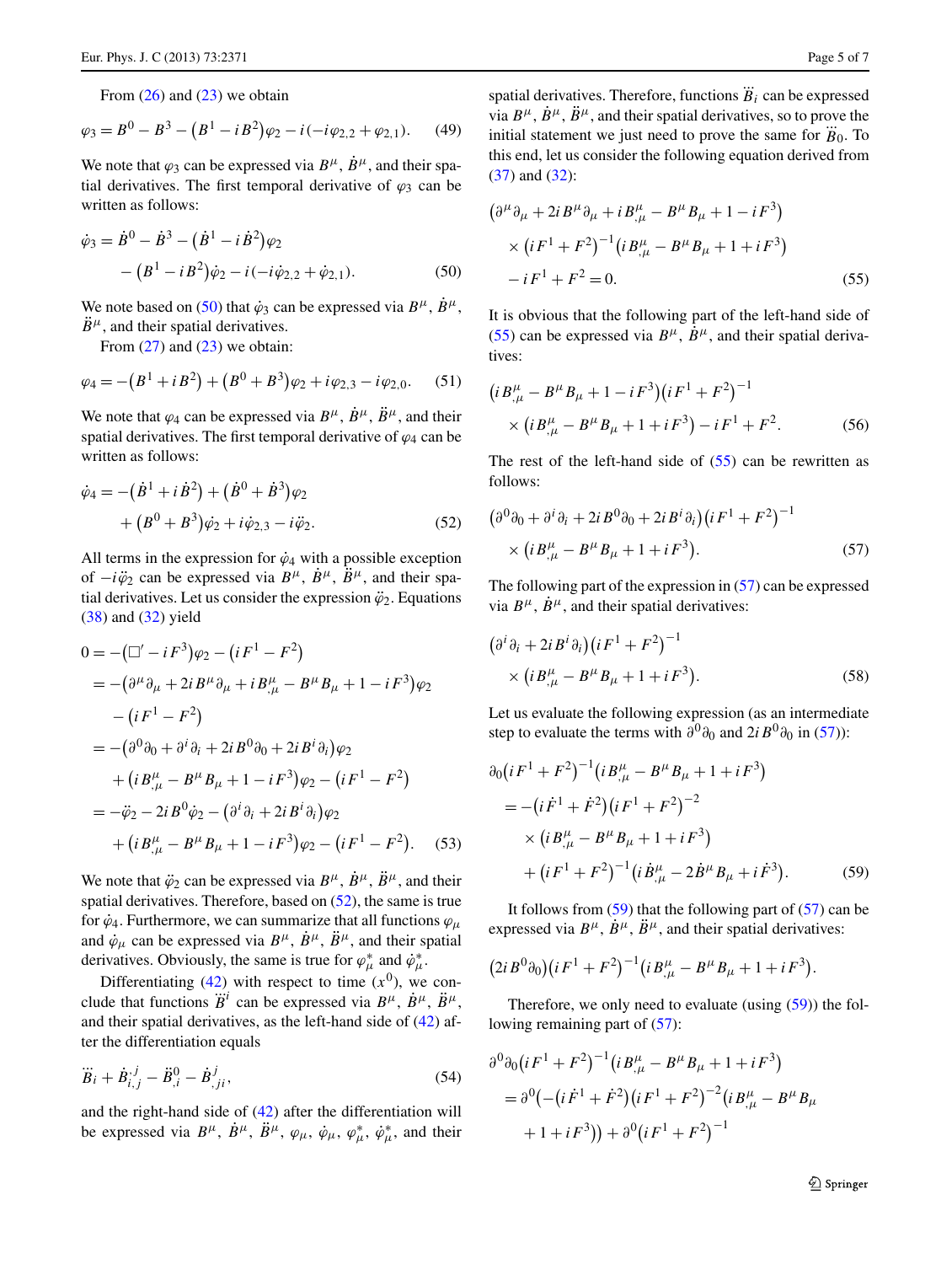<span id="page-5-0"></span>
$$
\times (i\dot{B}^{\mu}_{,\mu} - 2\dot{B}^{\mu}B_{\mu} + i\dot{F}^{3})
$$
  
=  $\partial^{0}(-(i\dot{F}^{1} + \dot{F}^{2})(iF^{1} + F^{2})^{-2}(iB^{\mu}_{,\mu} - B^{\mu}B_{\mu}$   
+  $1 + iF^{3})$ ) +  $(\partial^{0}(iF^{1} + F^{2})^{-1})$   
 $\times (i\dot{B}^{\mu}_{,\mu} - 2\dot{B}^{\mu}B_{\mu} + i\dot{F}^{3}) + (iF^{1} + F^{2})^{-1}$   
 $\times (i\ddot{B}^{0} + i\ddot{B}^{i}_{,\mu} + (\partial^{0}(-2\dot{B}^{\mu}B_{\mu} + i\dot{F}^{3}))).$  (60)

It follows from [\(46](#page-3-11)), ([47\)](#page-3-12), and ([48\)](#page-3-13) that  $\ddot{F}$ <sup>*i*</sup> can be expressed via  $B^{\mu}$ ,  $\dot{B}^{\mu}$ ,  $\ddot{B}^{\mu}$ ,  $\dddot{B}^{\mu}$ ,  $\dddot{B}^{\mu}$  (but not  $\dddot{B}^{0}$ ), and their spatial derivatives, but, as explained above (see ([54\)](#page-4-5) and the text around it),  $\dddot{B}^i$  can be expressed via  $B^{\mu}$ ,  $\dot{B}^{\mu}$ ,  $\ddot{B}^{\mu}$ , and their spatial derivatives. Thus, this is also true for all terms of the right-hand side (following the last equality sign) of ([60\)](#page-5-0) (and, consequently, for all terms of  $(55)$  $(55)$ , with a possible exception of the term

$$
\left(iF^1 + F^2\right)^{-1} \stackrel{\cdots}{B^0},\tag{61}
$$

but that means that  $(55)$  $(55)$  can be used to express this term and, therefore,  $B^0$  via  $B^{\mu}$ ,  $\dot{B}^{\mu}$ ,  $\ddot{B}^{\mu}$ , and their spatial derivatives, which completes the proof.

Thus, matter field can be eliminated from equations of scalar electrodynamics and spinor electrodynamics, and the resulting equations describe independent evolution of electromagnetic field (see precise wording above). It should be noted that these mathematical results allow different interpretations. For example, in the de Broglie–Bohm interpretation, electromagnetic field, rather than the wave function, can play the role of the guiding field [\[1](#page-6-0)]. Alternatively, one can also use the above results to get rid of the matter field altogether, as if it were just a ghost field, and leave just electromagnetic field in an interpretation. It seems that there may exist yet another interpretation of real charged fields shown in Refs. [[3,](#page-6-3) [4\]](#page-6-1) to be generally equivalent to complex fields in the context of the Klein–Gordon equation and the Dirac equation: the one-particle wave function may describe a large (infinite?) number of particles moving along the trajectories defined in the de Broglie–Bohm interpretation. The total charge, calculated as an integral of charge density over the infinite 3-volume, may still equal the charge of electron. So the individual particles can be either electrons or positrons, but together they can be regarded as one electron, as the total charge is conserved.<sup>1</sup> This seems to be compatible with the notions of polarization of vacuum and path integral. So the wave function in a point can be a measure of polarization of vacuum in the point (and this may explain the

fact that it determines the density of probability of finding a particle in this point), and spreading of wave packets should not create problems. This interpretation also seems to give a clearer picture of the two-slit interference. The author is not sure if such an interpretation has been proposed for ordinary complex charged fields, but it seems especially appropriate for real charged fields. But again, the above results allow different interpretations.

#### **4 Transition to many-particle theories**

To make this article more self-contained, this section contains a summary of the approach used in Ref. [\[1](#page-6-0)] (following nightlight (Ref. [\[8\]](#page-6-7))) to embed the resulting (nonsecond-quantized) theories describing independent evolution of electromagnetic field into quantum field theories. The following off-the-shelf mathematical result (Refs. [\[9](#page-6-8), [10](#page-6-9)]), a generalization of the Carleman linearization, generates for a system of nonlinear partial differential equations a system of linear equations in the Fock space, which looks like a second-quantized theory and is equivalent to the original nonlinear system on the set of solutions of the latter.

Let us consider a nonlinear differential equation in an  $(s + 1)$ -dimensional space-time (the equations describing independent dynamics of electromagnetic field for scalar electrodynamics and spinor electrodynamics are a special case of this equation)  $\partial_t \xi(x, t) = F(\xi, D^{\alpha} \xi; x, t), \xi(x, 0) =$ *ξ*<sub>0</sub>(*x*), where *ξ* : **R**<sup>*s*</sup> × **R** → **C**<sup>*k*</sup> (function *ξ* is defined in an (*s* + 1)-dimensional space-time and takes values in a *k*dimensional complex space; for example, for spinor electrodynamics, the space-time is  $(3 + 1)$ -dimensional, and *ξ* includes real and imaginary parts of  $B^{\mu}$ ,  $\dot{B}^{\mu}$ , and  $\ddot{B}^{\mu}$ ),  $D^{\alpha}$ **ξ** =  $(D^{\alpha_1} \xi_1, \ldots, D^{\alpha_k} \xi_k)$ ,  $\alpha_i$  are multiindices,  $D^{\beta}$  =  $\frac{\partial^{|\beta|}}{\partial x_1^{\beta_1}} \dots \frac{\partial^{|\beta|}}{\partial x_s^{\beta_s}}$ , with  $|\beta| = \sum_{i=1}^s \beta_i$ , is a generalized derivative, **F** is analytic in  $\xi$ ,  $D^{\alpha}\xi$ . It is also assumed that *ξ***<sup>0</sup>** and *ξ* are square integrable. Then Bose operators  $a^{\dagger}$  (x) =  $(a_1^{\dagger}(x),...,a_k^{\dagger}(x))$  and  $a(x) = (a_1(x),...,a_k(x))$ are introduced with the canonical commutation relations:

<span id="page-5-2"></span>
$$
[a_i(x), a_j^{\dagger}(x')] = \delta_{ij}\delta(x - x')I,
$$
  
\n
$$
[a_i(x), a_j(x')] = [a_i^{\dagger}(x), a_j^{\dagger}(x')] = 0,
$$
\n(62)

where  $x, x' \in \mathbb{R}^s$ ,  $i, j = 1, \ldots, k$ . Normalized functional coherent states in the Fock space are defined as  $|\xi\rangle$  =  $\exp(-\frac{1}{2}\int d^s x |\xi|^2) \exp(\int d^s x \xi(x) \cdot \mathbf{a}^\dagger(x)) |\mathbf{0}\rangle$ . They have the following property:

$$
a(x)|\xi\rangle = \xi(x)|\xi\rangle. \tag{63}
$$

Then the following vectors in the Fock space can be introduced:

$$
|\xi, t\rangle = \exp\left[\frac{1}{2}\left(\int d^sx\,|\xi|^2 - \int d^sx\,|\xi_0|^2\right)\right]|\xi\rangle
$$

<span id="page-5-1"></span><sup>&</sup>lt;sup>1</sup>If an electron is then removed, for example, as a result of a measurement, and the total energy of what is left is not very high, so it is difficult to speak about presence of pairs, then the remaining field will look very much like electronic vacuum, maybe with some electromagnetic field.